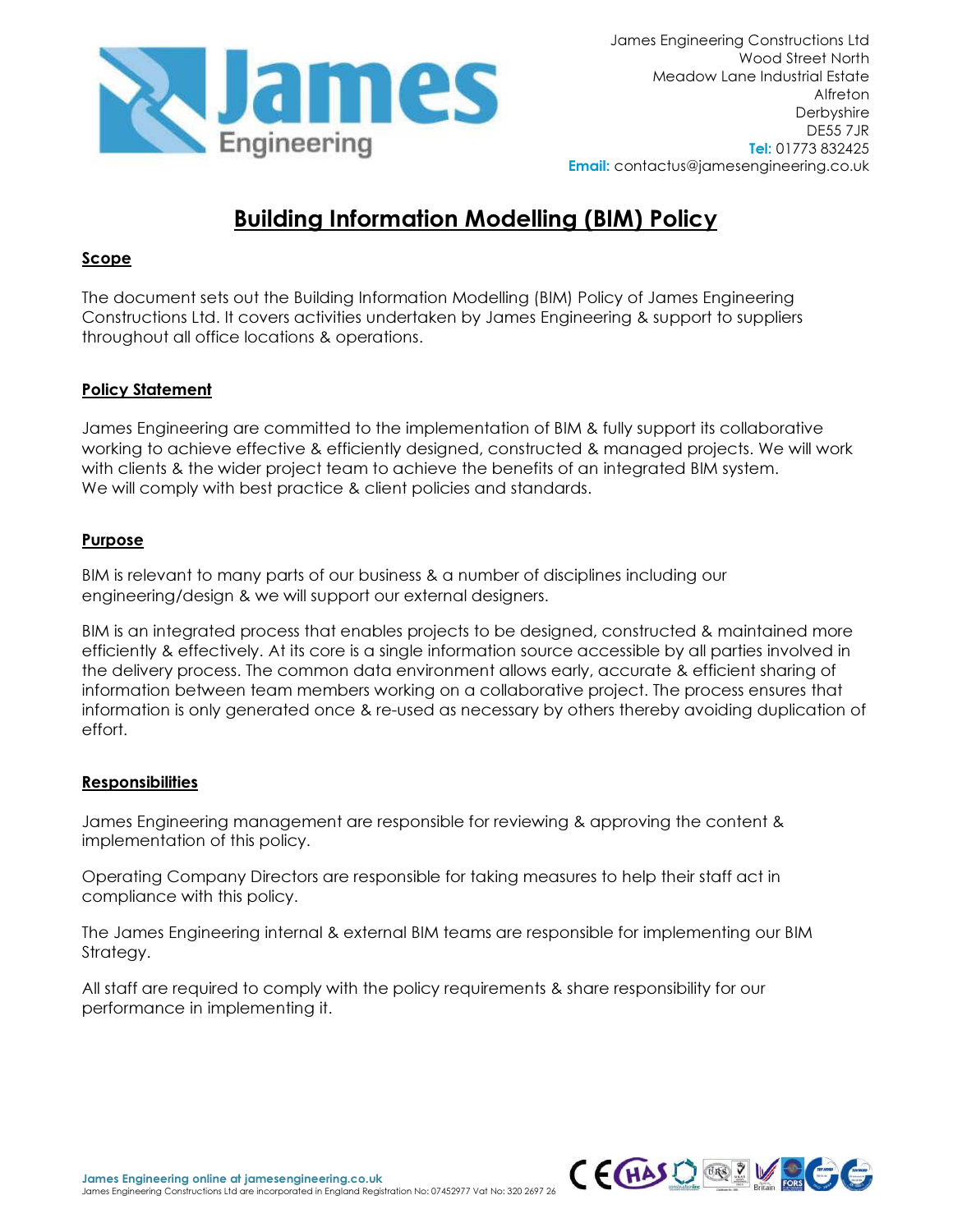

## **Implementation**

James Engineering will follow our established standard method & procedure when working on identified BIM projects & will use a file structure that is compliant with the Construction Industry Council work stages.

We will where required, provide appropriate software & training to enable our staff to work efficiently and effectively in a BIM environment.



Signed Chris James – Managing Director

Date: 24th May 2021